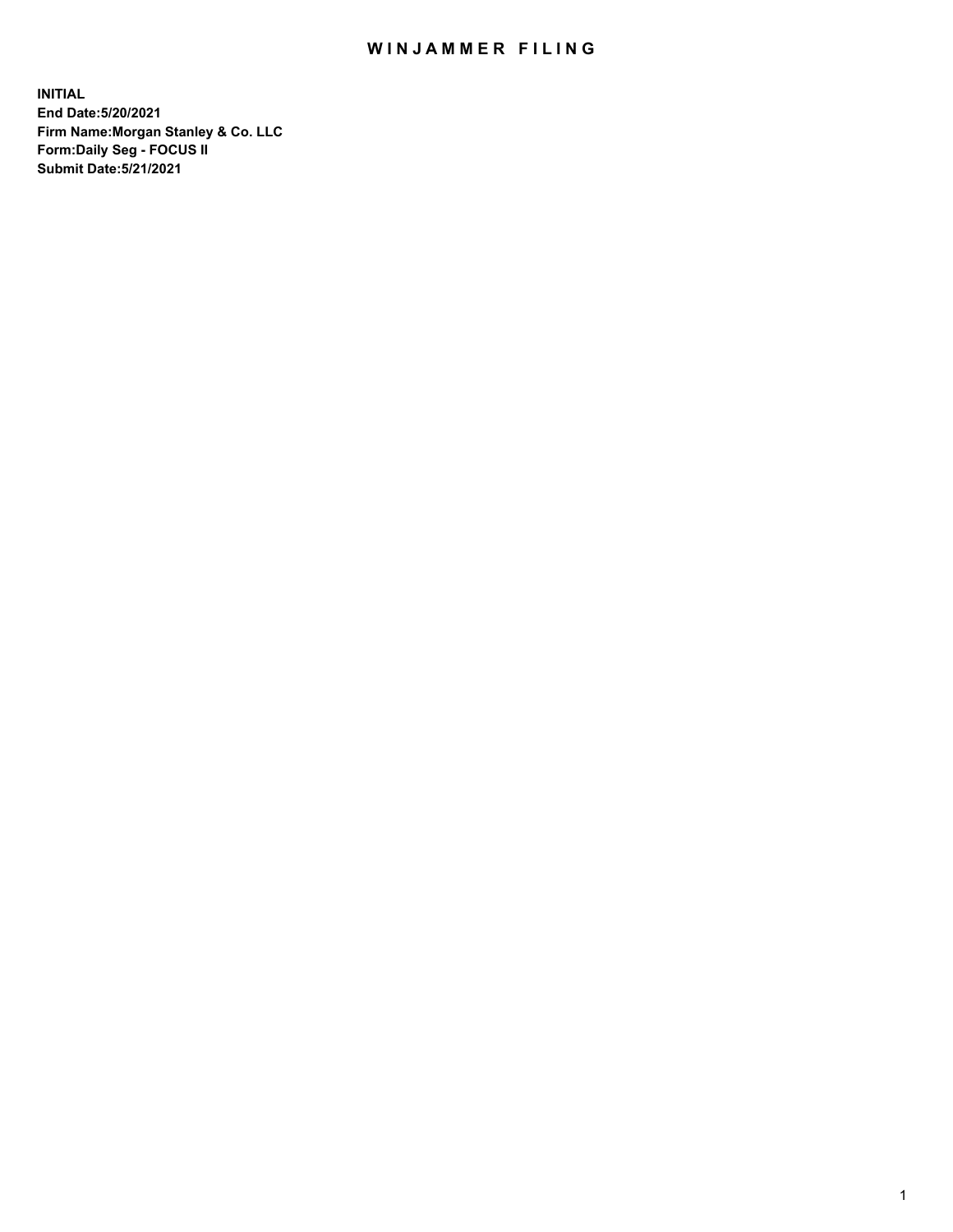**INITIAL End Date:5/20/2021 Firm Name:Morgan Stanley & Co. LLC Form:Daily Seg - FOCUS II Submit Date:5/21/2021 Daily Segregation - Cover Page**

| Name of Company                                                                                                                                                                                                                                                                                                                | <b>Morgan Stanley &amp; Co. LLC</b>                         |
|--------------------------------------------------------------------------------------------------------------------------------------------------------------------------------------------------------------------------------------------------------------------------------------------------------------------------------|-------------------------------------------------------------|
| <b>Contact Name</b>                                                                                                                                                                                                                                                                                                            | <b>Ikram Shah</b>                                           |
| <b>Contact Phone Number</b>                                                                                                                                                                                                                                                                                                    | 212-276-0963                                                |
| <b>Contact Email Address</b>                                                                                                                                                                                                                                                                                                   | Ikram.shah@morganstanley.com                                |
| FCM's Customer Segregated Funds Residual Interest Target (choose one):<br>a. Minimum dollar amount: ; or<br>b. Minimum percentage of customer segregated funds required:%; or<br>c. Dollar amount range between: and; or<br>d. Percentage range of customer segregated funds required between:% and%.                          | 235,000,000<br><u>0</u><br>0 <sub>0</sub><br>0 <sub>0</sub> |
| FCM's Customer Secured Amount Funds Residual Interest Target (choose one):<br>a. Minimum dollar amount: ; or<br>b. Minimum percentage of customer secured funds required:%; or<br>c. Dollar amount range between: and; or<br>d. Percentage range of customer secured funds required between:% and%.                            | 140,000,000<br><u>0</u><br>0 <sub>0</sub><br>0 <sub>0</sub> |
| FCM's Cleared Swaps Customer Collateral Residual Interest Target (choose one):<br>a. Minimum dollar amount: ; or<br>b. Minimum percentage of cleared swaps customer collateral required:% ; or<br>c. Dollar amount range between: and; or<br>d. Percentage range of cleared swaps customer collateral required between:% and%. | 92,000,000<br><u>0</u><br><u>00</u><br>00                   |

Attach supporting documents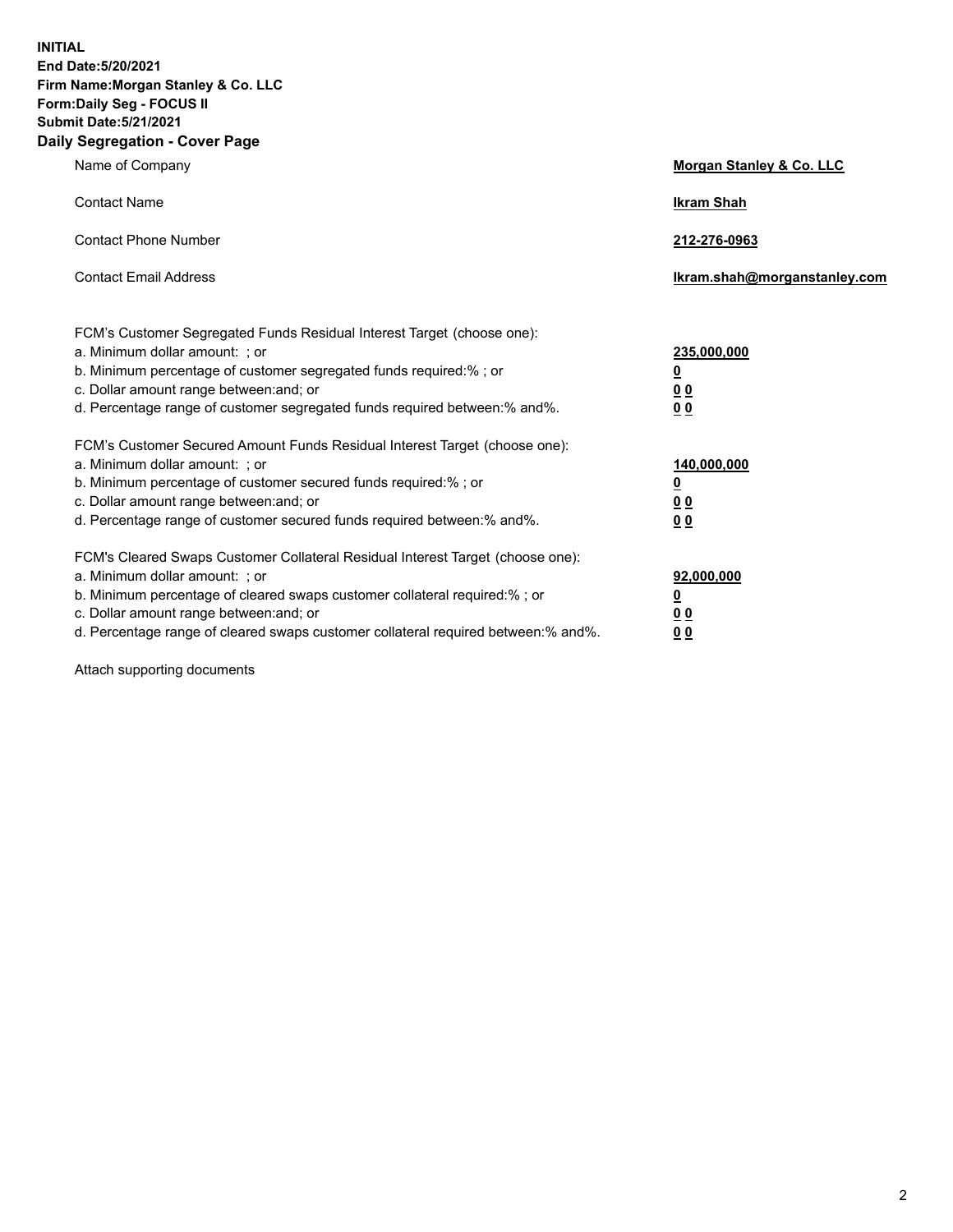# **INITIAL End Date:5/20/2021 Firm Name:Morgan Stanley & Co. LLC Form:Daily Seg - FOCUS II Submit Date:5/21/2021**

### **Daily Segregation - Secured Amounts**

Foreign Futures and Foreign Options Secured Amounts Amount required to be set aside pursuant to law, rule or regulation of a foreign government or a rule of a self-regulatory organization authorized thereunder 1. Net ledger balance - Foreign Futures and Foreign Option Trading - All Customers

- 
- B. Securities (at market) **2,164,246,518** [7317]
- 2. Net unrealized profit (loss) in open futures contracts traded on a foreign board of trade **478,437,650** [7325]
- 3. Exchange traded options
	- a. Market value of open option contracts purchased on a foreign board of trade **32,663,172** [7335]
	- b. Market value of open contracts granted (sold) on a foreign board of trade **-28,270,013** [7337]
- 4. Net equity (deficit) (add lines 1. 2. and 3.) **7,777,059,937** [7345]
- 5. Account liquidating to a deficit and account with a debit balances gross amount **28,054,526** [7351] Less: amount offset by customer owned securities **-25,327,090** [7352] **2,727,436**
- 6. Amount required to be set aside as the secured amount Net Liquidating Equity Method (add lines 4 and 5)
- 7. Greater of amount required to be set aside pursuant to foreign jurisdiction (above) or line 6.

### FUNDS DEPOSITED IN SEPARATE REGULATION 30.7 ACCOUNTS

- 1. Cash in banks
	- A. Banks located in the United States **702,613,734** [7500]
	- B. Other banks qualified under Regulation 30.7 **543,161,191** [7520] **1,245,774,925**
- 2. Securities
	- A. In safekeeping with banks located in the United States **600,585,266** [7540]
	- B. In safekeeping with other banks qualified under Regulation 30.7 **45,539,543** [7560] **646,124,809**
- 3. Equities with registered futures commission merchants
	-
	- B. Securities **0** [7590]
	- C. Unrealized gain (loss) on open futures contracts **2,962,985** [7600]
	- D. Value of long option contracts **0** [7610]
	- E. Value of short option contracts **0** [7615] **19,278,186** [7620]
- 4. Amounts held by clearing organizations of foreign boards of trade
	- A. Cash **0** [7640]
	- B. Securities **0** [7650]
	- C. Amount due to (from) clearing organization daily variation **0** [7660]
	- D. Value of long option contracts **0** [7670]
	- E. Value of short option contracts **0** [7675] **0** [7680]
- 5. Amounts held by members of foreign boards of trade
	-
	-
	- C. Unrealized gain (loss) on open futures contracts **475,474,664** [7720]
	- D. Value of long option contracts **32,663,172** [7730]
	- E. Value of short option contracts **-28,270,013** [7735] **6,115,445,803**
- 6. Amounts with other depositories designated by a foreign board of trade **0** [7760]
- 7. Segregated funds on hand **0** [7765]
- 8. Total funds in separate section 30.7 accounts **8,026,623,723** [7770]
- 9. Excess (deficiency) Set Aside for Secured Amount (subtract line 7 Secured Statement Page 1 from Line 8)
- 10. Management Target Amount for Excess funds in separate section 30.7 accounts **140,000,000** [7780]
- 11. Excess (deficiency) funds in separate 30.7 accounts over (under) Management Target **106,836,350** [7785]

### **0** [7305]

A. Cash **5,129,982,610** [7315]

[7354] **7,779,787,373** [7355]

**7,779,787,373** [7360]

[7530]

[7570]

A. Cash **16,315,201** [7580]

 A. Cash **4,117,456,270** [7700] B. Securities **1,518,121,710** [7710] [7740] **246,836,350** [7380]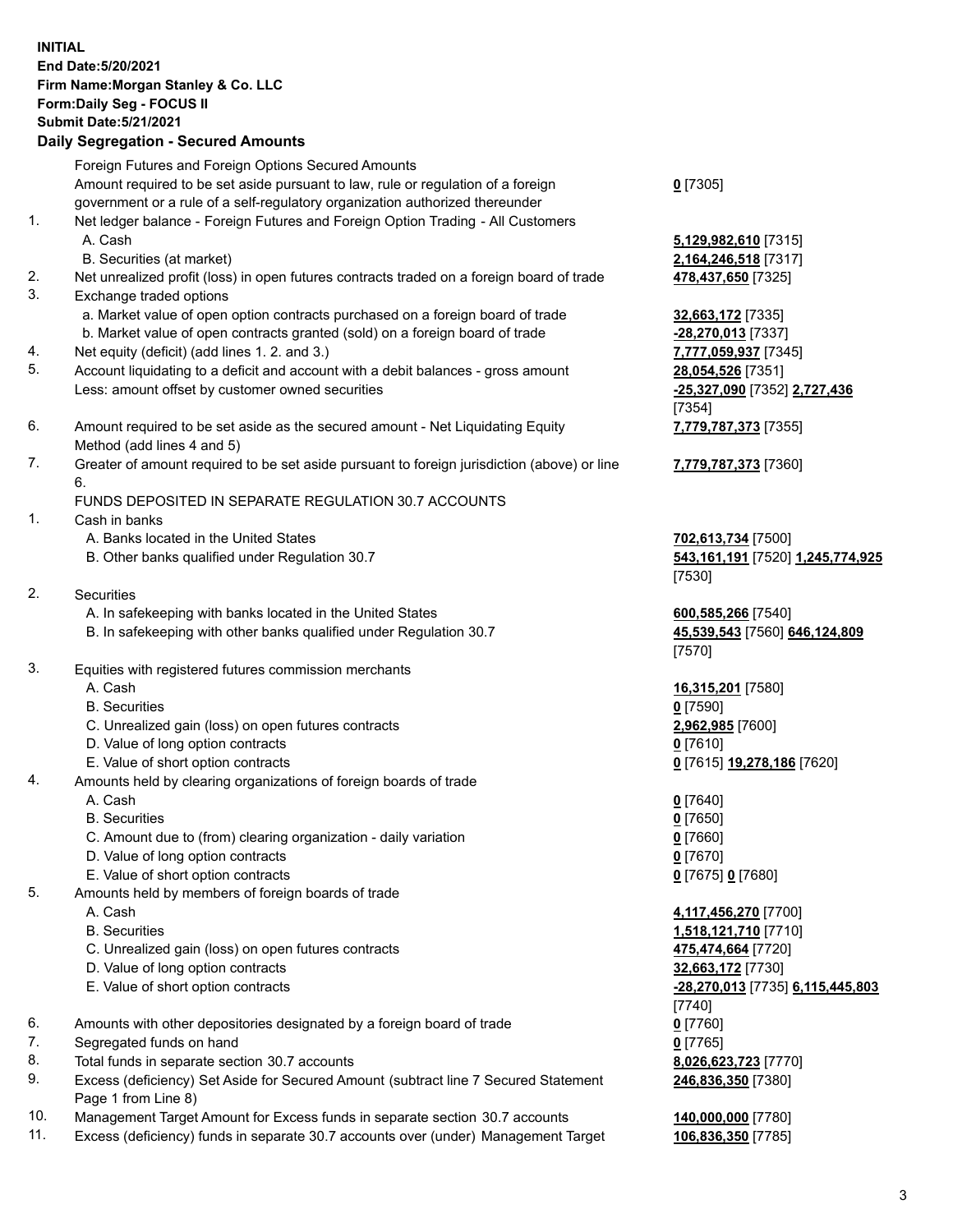**INITIAL End Date:5/20/2021 Firm Name:Morgan Stanley & Co. LLC Form:Daily Seg - FOCUS II Submit Date:5/21/2021 Daily Segregation - Segregation Statement** SEGREGATION REQUIREMENTS(Section 4d(2) of the CEAct) 1. Net ledger balance A. Cash **14,441,063,795** [7010] B. Securities (at market) **8,332,676,160** [7020] 2. Net unrealized profit (loss) in open futures contracts traded on a contract market **2,940,223,647** [7030] 3. Exchange traded options A. Add market value of open option contracts purchased on a contract market **798,965,971** [7032] B. Deduct market value of open option contracts granted (sold) on a contract market **-432,425,306** [7033] 4. Net equity (deficit) (add lines 1, 2 and 3) **26,080,504,267** [7040] 5. Accounts liquidating to a deficit and accounts with debit balances - gross amount **424,590,761** [7045] Less: amount offset by customer securities **-423,861,577** [7047] **729,184** [7050] 6. Amount required to be segregated (add lines 4 and 5) **26,081,233,451** [7060] FUNDS IN SEGREGATED ACCOUNTS 7. Deposited in segregated funds bank accounts A. Cash **3,338,908,162** [7070] B. Securities representing investments of customers' funds (at market) **0** [7080] C. Securities held for particular customers or option customers in lieu of cash (at market) **2,392,573,503** [7090] 8. Margins on deposit with derivatives clearing organizations of contract markets A. Cash **14,492,116,103** [7100] B. Securities representing investments of customers' funds (at market) **0** [7110] C. Securities held for particular customers or option customers in lieu of cash (at market) **5,940,102,657** [7120] 9. Net settlement from (to) derivatives clearing organizations of contract markets **-72,550,257** [7130] 10. Exchange traded options A. Value of open long option contracts **798,965,971** [7132] B. Value of open short option contracts **-432,425,306** [7133] 11. Net equities with other FCMs A. Net liquidating equity **9,980,903** [7140] B. Securities representing investments of customers' funds (at market) **0** [7160] C. Securities held for particular customers or option customers in lieu of cash (at market) **0** [7170] 12. Segregated funds on hand **0** [7150] 13. Total amount in segregation (add lines 7 through 12) **26,467,671,736** [7180] 14. Excess (deficiency) funds in segregation (subtract line 6 from line 13) **386,438,285** [7190] 15. Management Target Amount for Excess funds in segregation **235,000,000** [7194] **151,438,285** [7198]

16. Excess (deficiency) funds in segregation over (under) Management Target Amount Excess